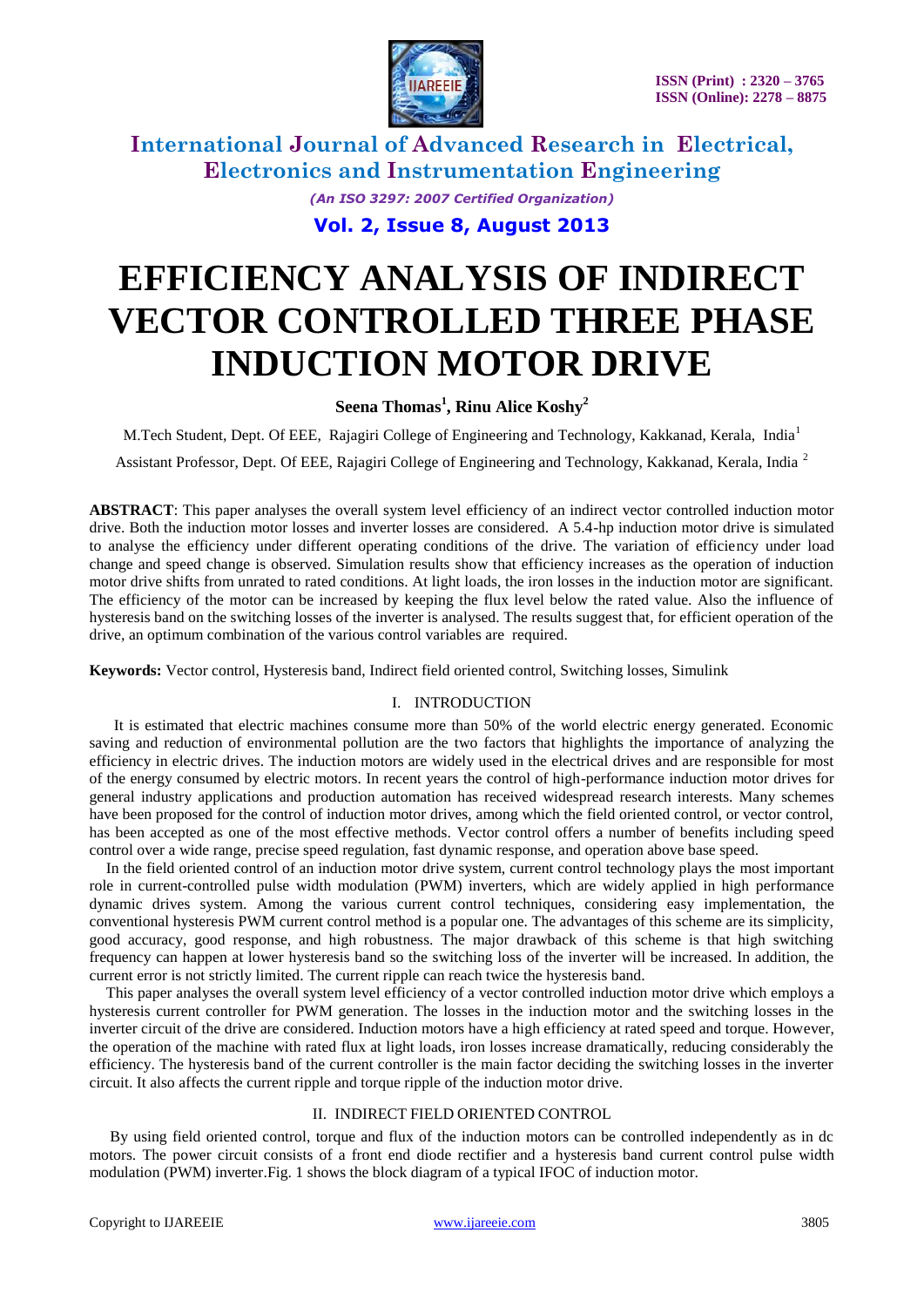

*(An ISO 3297: 2007 Certified Organization)*

### **Vol. 2, Issue 8, August 2013**



Fig. 1 Typical IFOC block diagram

The speed PI controller generates the reference torque command:

$$
T = (K_{p\_speed} + \frac{K_{i\_speed}}{s})(N_{ref} - N)
$$
\n(1)

where  $N_{ref}$  is the speed command and N is the actual rotor speed.

The torque and rotor flux reference commands are utilized to generate the motor *d−q* reference currents: *e dr*  $i_{ds}^e = \frac{\lambda_a}{L}$ 

$$
i_{qs}^{e} = \frac{T}{\left[\frac{3}{2}\frac{P}{L_{r}}\frac{L_{m}}{L_{r}}\lambda_{dr}\right]}
$$
\n(2)

The flux is kept at rated value up to rated speed. Hence  $i_{ds}^e$ , the d-axis component of stator current is constant depending on the rated flux value. The  $i_{qs}^e$ , q-axis component of stator current determines the electromagnetic torque developed. The slip frequency  $\boldsymbol{\omega}_{\text{slip}}$ , is generated from  $i_{qs}^{e}$  and  $i_{ds}^{e}$ .

$$
\omega_{slip} = \frac{R_r}{L_r} \cdot \frac{i_{qs}^e}{i_{ds}^e} \tag{4}
$$

where Rr is the rotor resistance and Lr is rotor inductance.

The synchronous speed,  $\omega_e$  is the sum of slip frequency,  $\omega_{\text{slip}}$  and electrical angular rotor frequency,  $\omega_{\text{r}}$ .

$$
\omega_e = \omega_{\text{slip}} + \omega_r \tag{5}
$$

The integration of  $\boldsymbol{\omega}_{e}$  yields the rotor pole position,  $\theta_{e}$ .

$$
\theta_e = \int \omega_e \tag{6}
$$

The hysteresis PWM attempts to force the actual motor currents  $(i_{as} i_{bs}, i_{cs})$  to the reference currents $(i_{as}^*, i_{bs}^*, i_{cs}^*)$ values. The error between the reference currents and the actual currents are used to switch the PWM inverter. The output of the inverter is supplied to the stator of the induction motor.

#### III. INDUCTION MOTOR DRIVE EFFICIENCY

Minimum power loss operation in induction motor drives brings about significant global energy savings, since machines consume approximately two-thirds of all electricity generation worldwide. The three main components of a motor drive system are the control, machine, and power electronics. Control is based on analog or digital circuits and usually consumes a negligible amount of power; its power consumption is relatively constant. Machine and power electronics dominate the system losses.

Copyright to IJAREEIE [www.ijareeie.com](http://www.ijareeie.com/) 3806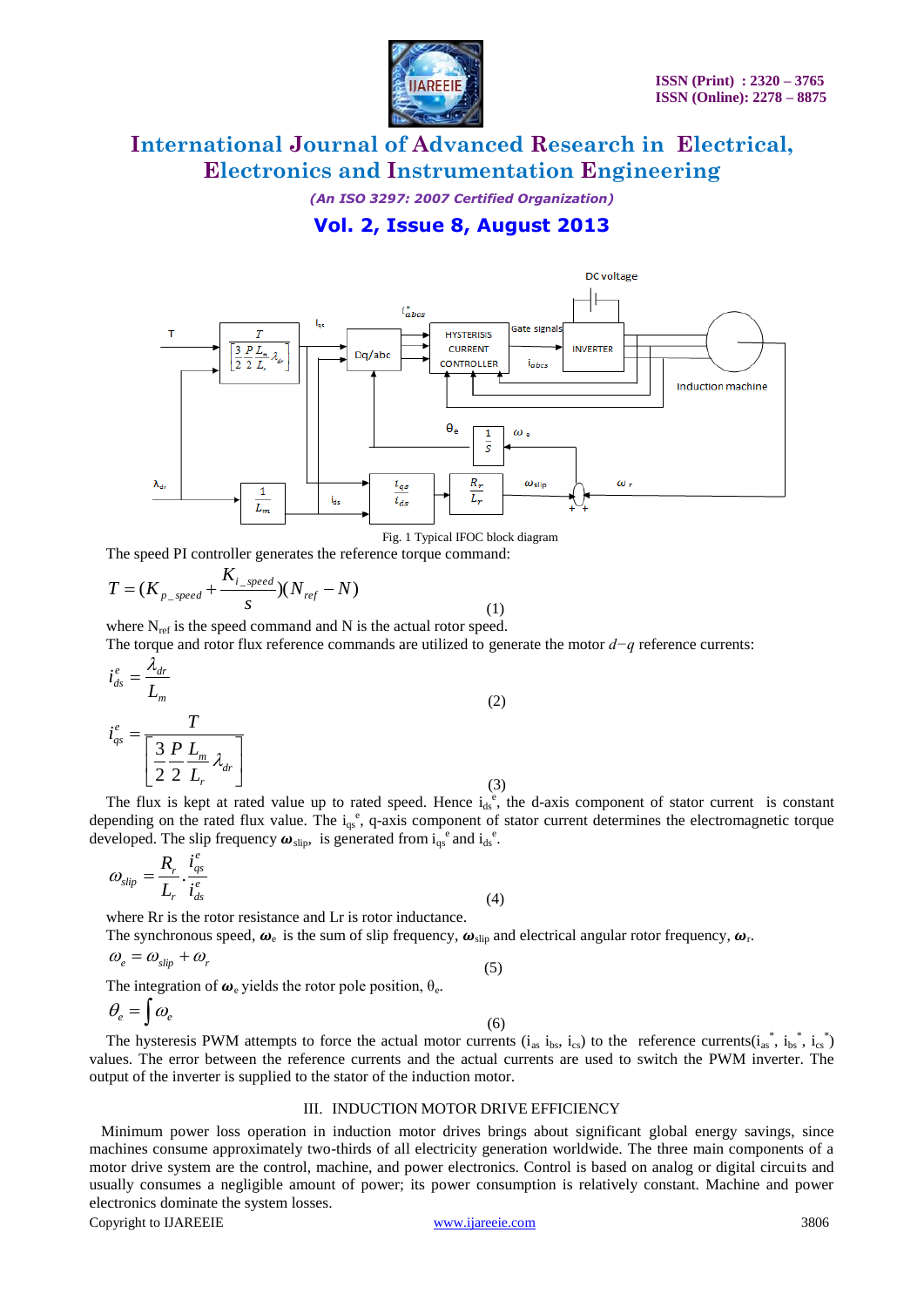

*(An ISO 3297: 2007 Certified Organization)*

### **Vol. 2, Issue 8, August 2013**

Machines are normally designed to operate at rated flux conditions so that the developed torque per ampere is high and transient response is fast. If the flux component of the stator current in the d-q synchronously rotating frame is set to the rated field flux for the full range of base speed (i.e. from zero to rated value), as is done in conventional vector control method of an induction motor, it results in production of very fast and precise torque response. However, most of the time, industrial drives operate at light loads. If rated flux is maintained at light load the core loss is excessive resulting in poor efficiency of the drive. In addition, in low frequency operations, core loss is rather low compared to copper loss. As the speed increases, the contribution of eddy current loss increases and finally becomes dominant, hence optimal combination of direct axis (d-axis) and quadrature axis (q-axis) current vary depending on the required torque and speed.

#### IV. INDUCTION MOTOR LOSSES

The operating loss of an induction motor is composed of the stator and rotor copper losses, the core losses and the mechanical losses. The copper loss is due to the flow of current through stator and rotor windings and is given by

$$
W_{Cu} = \frac{3}{2} \left[ \left( i_{qs}^{e^2} + i_{ds}^{e^2} \right) r_s + \left( i_{qr}^{e^2} + i_{dr}^{e^2} \right) r_r \right]
$$
\n(7)

where  $i_{qs}^e$  and  $i_{ds}^e$  are q-axis and d-axis stator current respectively and  $i_{qr}^e$  and  $i_{dr}^e$  are q-axis and d-axis rotor currents respectively.

The core (iron) losses due to hysteresis and eddy currents are related as

$$
W_{Fe} = \frac{3}{2} \left[ K_h \omega_e \lambda_m^{e^2} + K_e \omega_e^{2} \lambda_m^{e^2} \right]
$$
 (8)

where  $K_h$  and  $K_e$  are the eddy current and hysteresis loss coefficients and  $\lambda_m$  is the flux linkage.

The mechanical losses are dependent on the rotor speed and is given by

$$
W_{mech} = K_m \omega_r^2 \tag{9}
$$

where  $K_m$  is the mechanical loss coefficient.

Thus the total operating losses are given by

$$
W_{total} = \frac{3}{2} \left[ \left( i_{qs}^{e^2} + i_{ds}^{e^2} \right) r_s + \left( i_{qr}^{e^2} + i_{dr}^{e^2} \right) r_r \right] + \frac{3}{2} \left[ K_h \omega_e \lambda_m^{e^2} + K_e \omega_e^2 \lambda_m^{e^2} \right] + K_m \omega_r^2 \tag{10}
$$

Efficiency of the induction motor is given by

$$
\eta = \frac{T_e \omega_r}{T_e \omega_r + W_{total}}
$$
\n(11)

where  $T_e$  is the electromagnetic torque developed.

#### V. INVERTER LOSSES

In vector-controlled drives, it is common to employ stator current or flux hysteresis controllers. The hysteresis band affects the switching and conduction action of inverter switching devices. This is illustrated for hysteresis current control of one inverter phase. In the hysteresis band is small, and the switch (assumed insulated gate bipolar transistor (IGBT) in this case) turns on and off more often than in the case shown in where the hysteresis band is larger. With a smaller hysteresis band, current is maintained within a tight range causing the inverter to switch faster. The larger hysteresis band allows more room for current variation and thus yields less inverter switching action.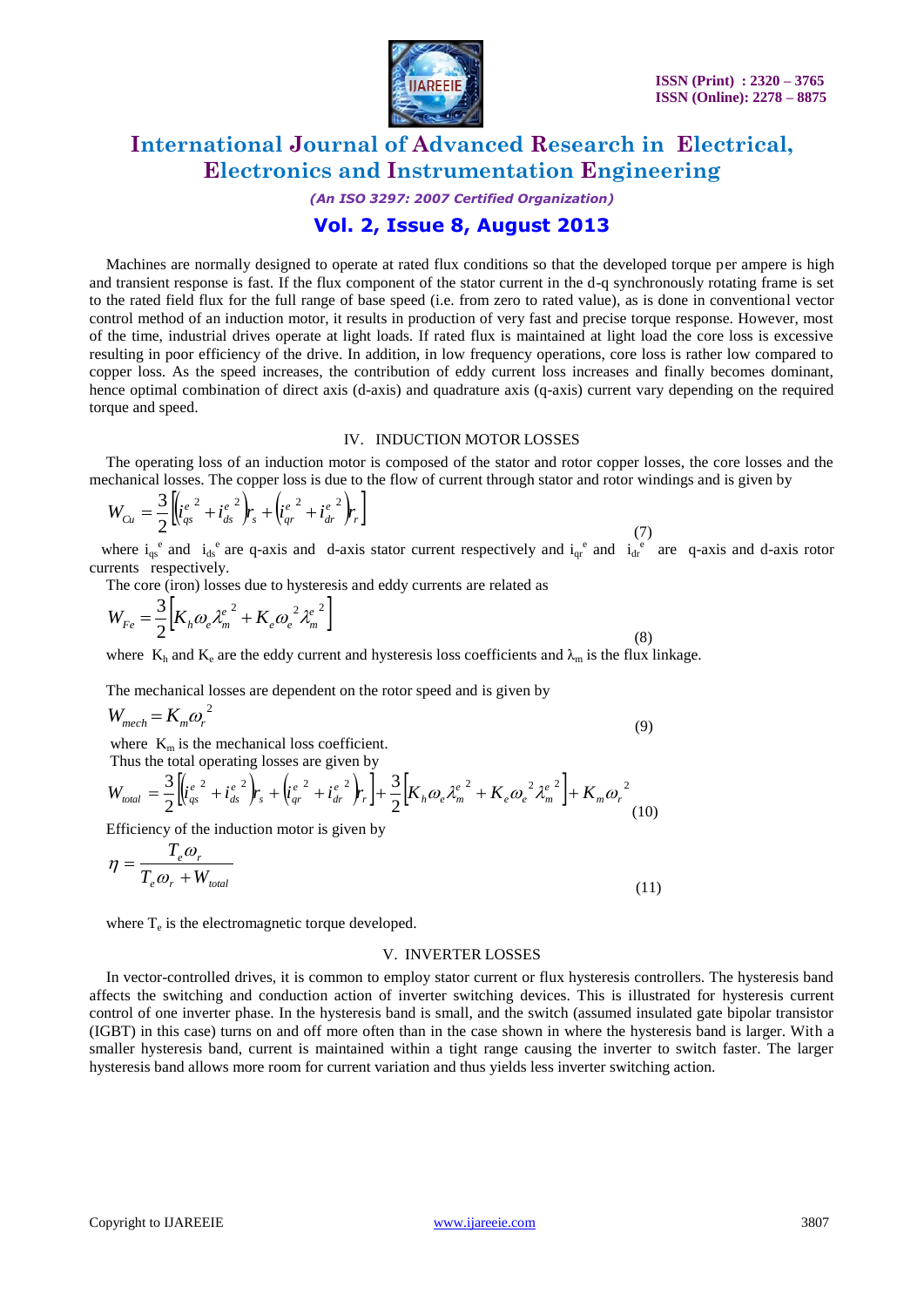

*(An ISO 3297: 2007 Certified Organization)*

**Vol. 2, Issue 8, August 2013**





Fig. 3 Hysterisis current controller

A simplified diagram of the proposed three-phase PWM current controller is shown in Fig 3. The current controller involves three independent hysteresis comparators and three logic gates with NOT function. The drive signals for the inverter power switches are derived form the output signals othe controller. In the current controller, the three-phase current commands  $(i_{as}, i_{bs}^*$ , and  $i_{cs}$ ) are compared with the actual stator currents  $(i_{as}, i_{bs},$  and  $i_{cs}$ ), and then the resulting errors are fed into the two-level hysteresis comparators, respectively. The hysteresis comparator output signal is defined as:

$$
y = 0, i_{abc} > \left(i^*_{abc} + \frac{\Delta i}{2}\right)
$$

$$
y = 1, i_{abc} < \left(i^*_{abc} - \frac{\Delta i}{2}\right)
$$

where  $i_{abc}$  denotes one of the three-phase currents and  $i_{abc}^*$  is its reference, and  $\Delta i$ , denotes the preset hysteresis band for all

phases. Assuming, when the actual stator current increases and reaches the upper  $\text{limit}(i_{abc}^* + \Delta i/2)$ , the hysteresis comparator output is y=0, so that an appropriate voltage vector is selected to decrease the stator current. Conversely, when the actual stator current decreases and reaches the lower limit  $(i_{abc}^* - \Delta i/2)$ , the hysteresis comparator output is y=1, so that another appropriate voltage vector is chosen to increase the stator current. Therefore, a smaller ripple will be produced if a narrower hysteresis band is employed, but the power dissipation in the inverter switches will increase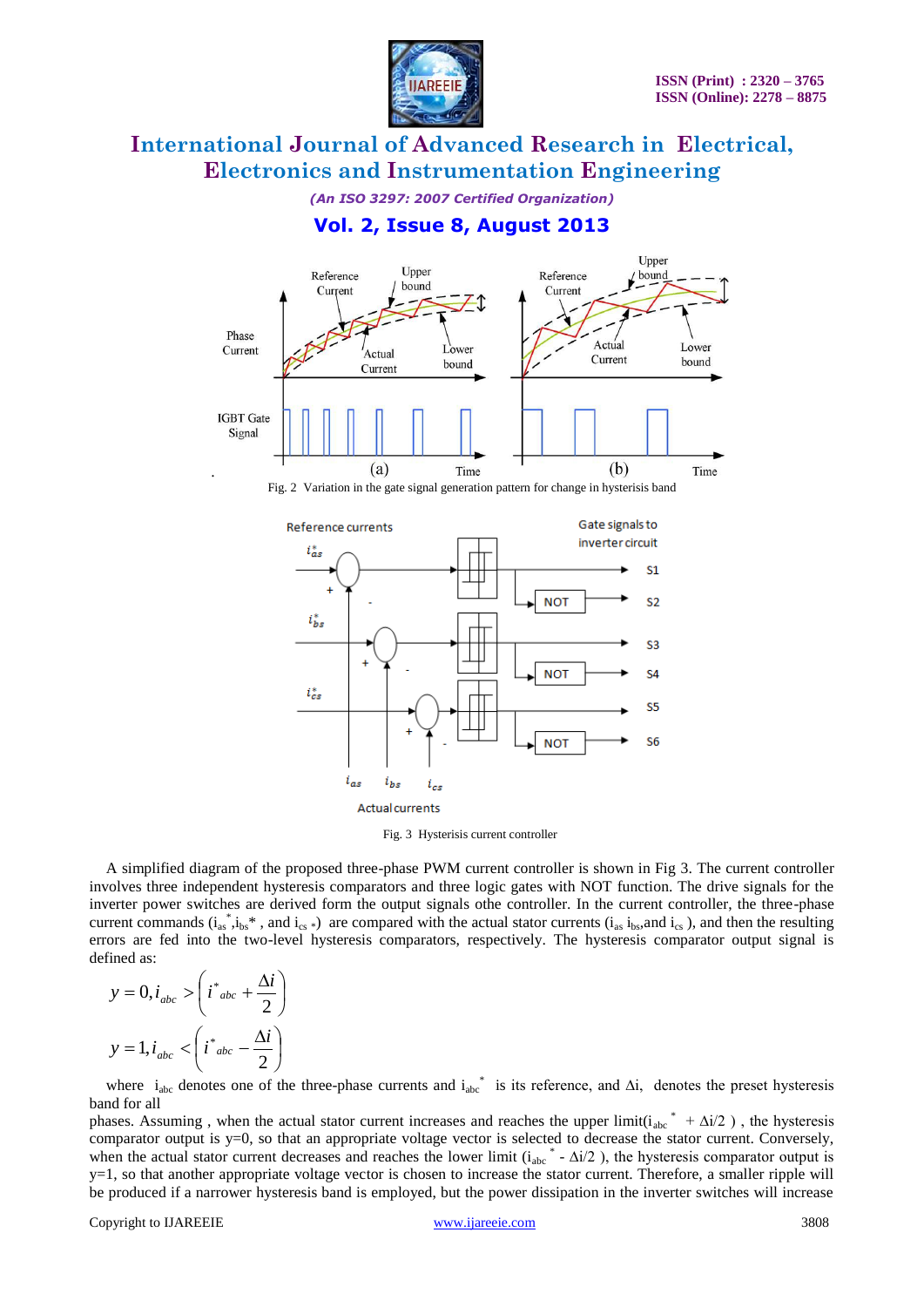

*(An ISO 3297: 2007 Certified Organization)*

### **Vol. 2, Issue 8, August 2013**

owing to a larger switching frequency. The current ripple and switching frequency are two chief considerations for determining current band. In the conventional hysteresis current controller, it is well known that the current varies around the reference with a certain ripple. The current ripple can reach twice the hysteresis band due to the interaction between the inverter switches.

#### VI. SIMULATION RESULTS

 An indirect field oriented controlled 5.4 hp induction motor drive is simulated using MATLAB / SIMULINK. Simulations have been carried on a 5.4 hp induction motor drive, the ratings of which are summarized in the Table I. The performance of the drive under different operating conditions is observed. Table II shows the efficiency of IM at different speed and load conditions.

| Rated power     | 5.4 hp   |
|-----------------|----------|
| Rated speed     | 1430 rpm |
| Rated current   | 9.1 A    |
| Rated torque    | 26.7 Nm  |
| Number of poles |          |
|                 |          |

It is observed that the iron losses are almost constant for the conventional method at different load condition for a given constant speed. When the machine operates at lower loads or at non rated speeds, its efficiency decrease due to unbalance between the two main losses components, with the iron losses dominating at light loads. At rated speed, the efficiency changes from  $60\%$  to  $82\%$  as load is increased from  $20\%(5.34 \text{ Nm})$  to  $100\%(26.7 \text{ Nm})$  of the rated load torque. The mechanical losses are constant for a given speed and varies propotionally as the speed varies.

|  | TABLE II EFFICIENCY OF 5.4HP INDUCTION MOTOR |  |
|--|----------------------------------------------|--|
|  |                                              |  |

| Speed(rpm)    | Load<br>(% of rated torque) | $Cu$ loss $(W)$ | Fe loss(W) | Mech $loss(W)$ | <b>Total</b><br>loss(W) | Efficiency $%$ |
|---------------|-----------------------------|-----------------|------------|----------------|-------------------------|----------------|
|               |                             |                 |            |                |                         |                |
| $1430$ (rated | 100                         | 404             | 287        | 168            | 852                     | 82             |
| speed)        | 80                          | 290             | 283        | 168            | 737                     | 81             |
|               | 60                          | 195             | 278        | 168            | 637                     | 78.7           |
|               | 40                          | 126             | 273        | 168            | 564                     | 73.5           |
|               | 20                          | 84              | 271        | 168.6          | 524                     | 60             |
| 1144(80% of   | 100                         | 394             | 188        | 107.6          | 690                     | 81.71          |
| rated speed)  | 80                          | 277             | 186        | 107.5          | 573                     | 81.2           |
|               | 60                          | 188             | 183        | 107.6          | 480                     | 79.6           |
|               | 40                          | 122             | 179        | 107.8          | 411                     | 75.21          |
|               | 20                          | 83              | 177        | 108.3          | 370                     | 63.2           |
| 858(60% of    | 100                         | 390             | 106        | 60.82          | 558                     | 80.27          |
| rated speed)  | 80                          | 280             | 104        | 60.82          | 444                     | 80             |
|               | 60                          | 187             | 102        | 60.82          | 348                     | 79.8           |
|               | 40                          | 124.4           | 100.4      | 60.82          | 285                     | 76.7           |
|               | 20                          | 83              | 99.1       | 60.82          | 244                     | 65             |
| 572(40% of    | 100                         | 386             | 52.37      | 27             | 470                     | 76.6           |
| rated speed)  | 80                          | 276             | 51         | 27             | 352                     | 77.8           |
|               | 60                          | 187             | 48.8       | 27             | 263                     | 76.7           |
|               | 40                          | 123             | 47.2       | 27             | 195                     | 76             |
|               | 20                          | 83              | 45.8       | 27             | 157                     | 66.7           |
| 286(20% of    | 100                         | 384             | 15         | 6.728          | 407                     | 67.4           |
| rated speed)  | 80                          | 274             | 14         | 6.749          | 292                     | 67.3           |
|               | 60                          | 184             | 13.3       | 6.747          | 204                     | 68.5           |
|               | 40                          | 120             | 12.5       | 6.73           | 141                     | 66.7           |
|               | 20                          | 82              | 11.6       | 6.728          | 94                      | 60             |

*A. Efficiency analysis of 5.4hp induction motor under load change*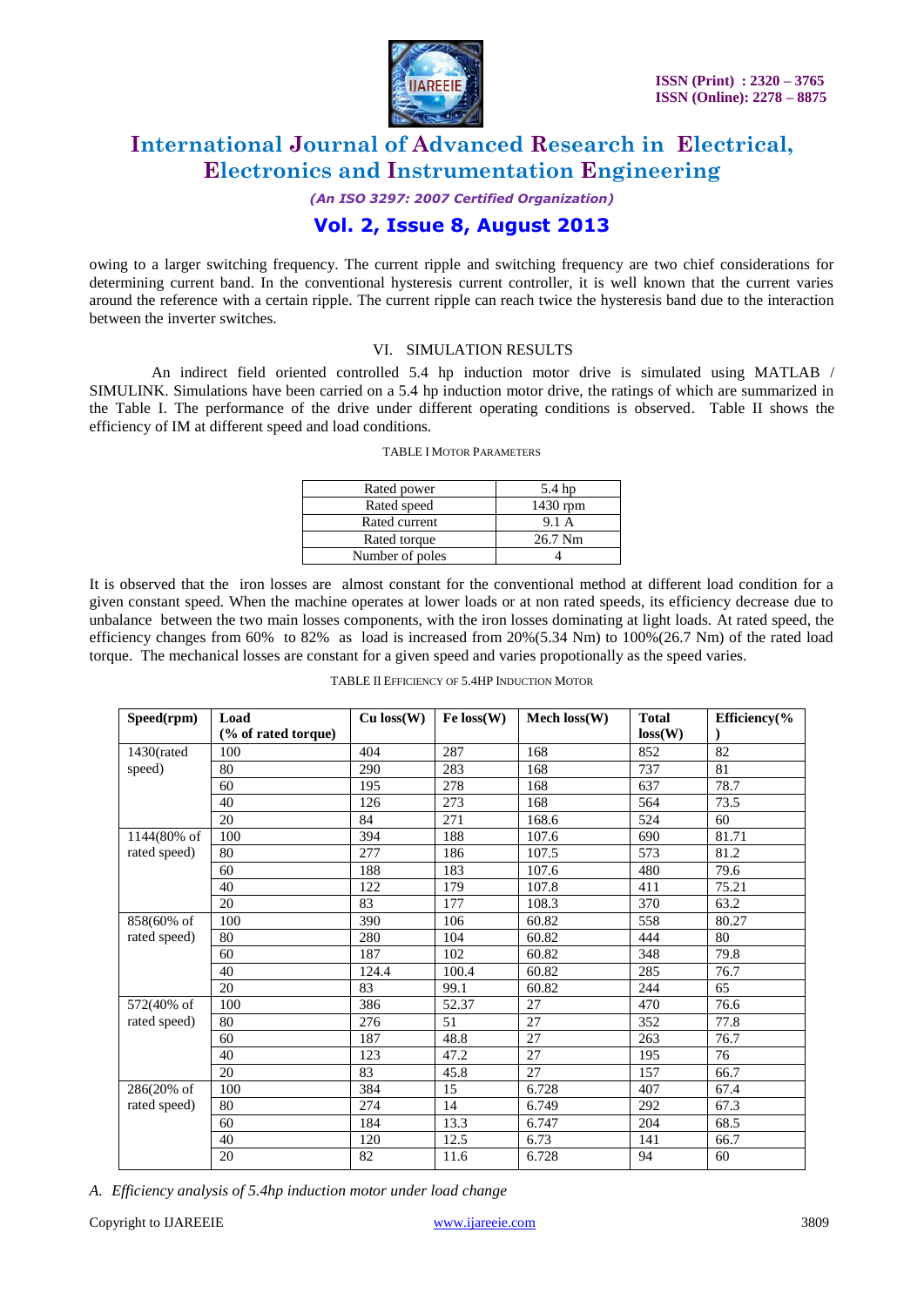

*(An ISO 3297: 2007 Certified Organization)*

#### **Vol. 2, Issue 8, August 2013**

Fig.5 shows the simulated dynamic performance of the 1M drive for a step change in load torque. During starting motor draws high stator current with low frequency to develop the necessary starting torque and once the motor picks up speed the frequency increases and the magnitude of current reduces. There are small ripples in the stator current and hence in the developed electromagnetic torque due to switching in hysteresis PWM current controller. When the load is increased from 20% to 100% of rated torque at  $t = 0.5$  sec, the speed controller maintains the motor at rated speed. The electromagnetic torque developed by the motor increases to the rated value 26.7 Nm to satisfy the load torque requirement with a proportional increase in the stator current.

The direct axis current is a constant value depending up on the rated flux value and the quadrature axis current is proportional to the load torque. But when the drive is operated at light load condition, the efficiency is poor as the iron losses is maximum corresponding to the rated flux.



#### *B. Efficiency analysis of 5.4 hp induction motor under speed change*

Fig.6 shows the simulated dynamic performance of the 1M drive for a step change in speed. At  $t = 0.5$  sec, when the commanded speed is increased from 286 rpm to 1430 rpm(rated speed) with the same load torque, the actual motor speed tracks the commanded speed. In addition, the torque does not change in the steady state and there is no change in the stator current. It is observed that at constant speed, increasing load on the 1M drive results in improved efficiency. It is observed that the efficiency increases with increase in speed under fixed load operation of the drive. At rated load, the efficiency changes from 67.4% to 82% as the speed is increased from 20%(286 rpm) to 100%(1430 rpm) of the rated load torque.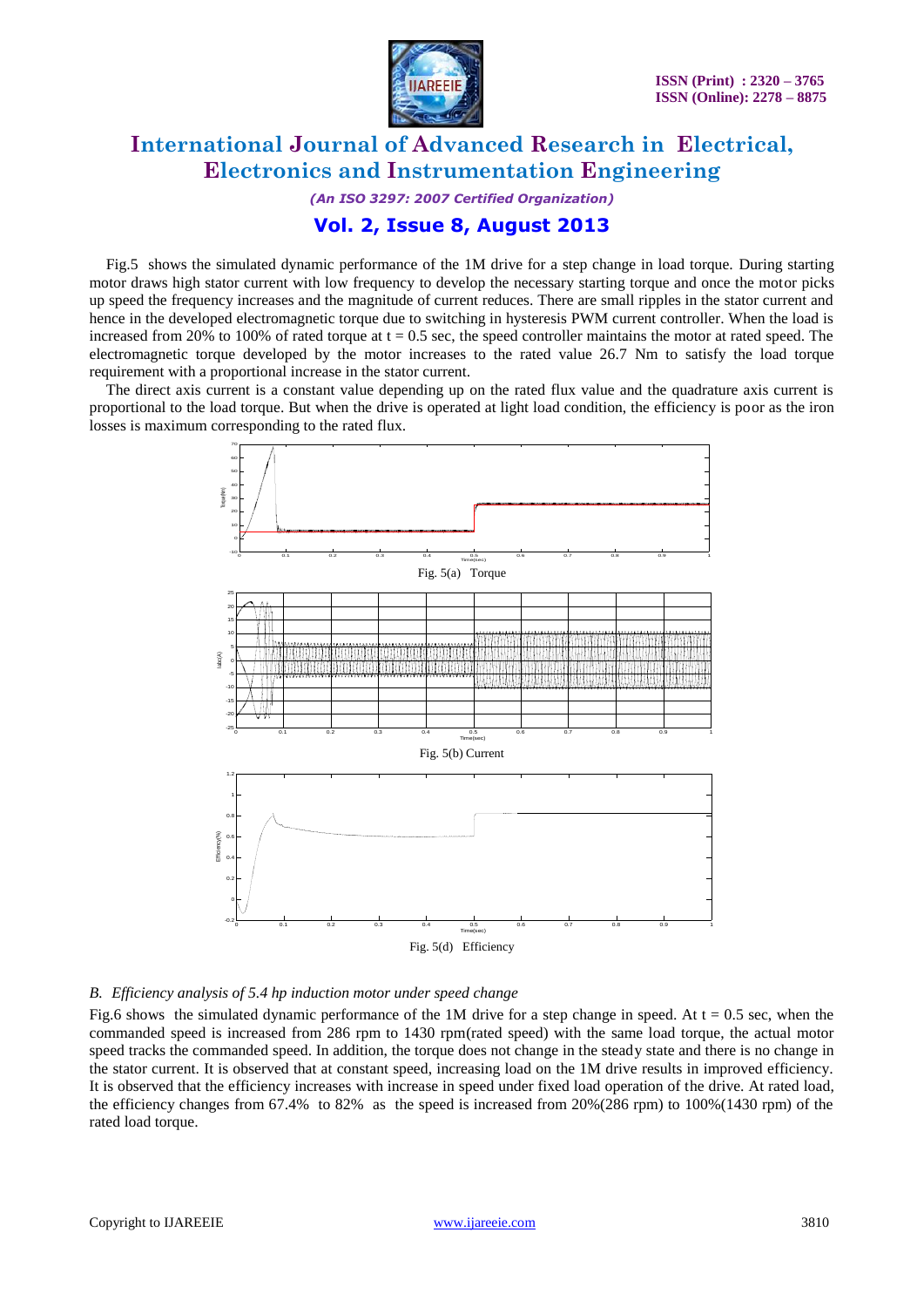

*(An ISO 3297: 2007 Certified Organization)*

**Vol. 2, Issue 8, August 2013**



#### *C. Efficiency analysis of 5.4 hp induction motor under hysteresis band change*

The induction motor drive was simulated with hysteresis band h=0.5 and h=4. Fig. 7(a), (b), (c) and Fig.  $8(a)$ , (b), (c) shows the pulses,current and torque waveforms for h=0.5 and h=4 respectively. It can be seen that the number of switching has been decreased when the hysteresis band was increased from h=0.5 to h=4. However the torque and current ripple increases as seen from Fig 8(b) and Fig. 8(c).The torque ripple factor rises from 15% to 60% with the increase in hysteresis band of the current controller.